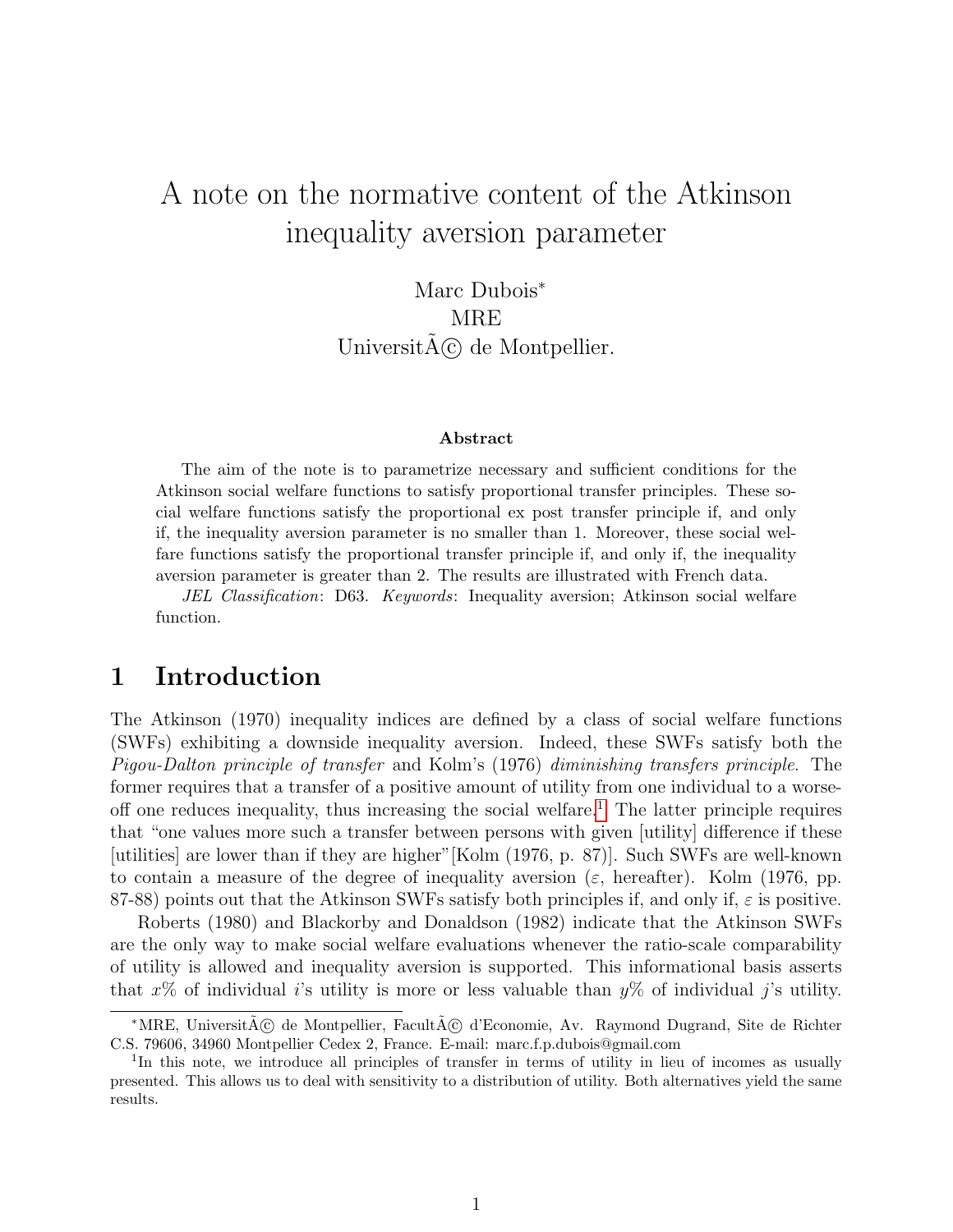Therefore, it is possible to link these SWFs with some principles involving transfers that are proportional to the benefits of the agents involved in the transfers.

For that purpose, Fleurbaey and Michel (2001) introduce the proportional transfer principle (PP) and the proportional ex post transfer principle (PEP). The former requires that the social welfare increases as the result of a transfer that reduces the (pre-transfer) utility of a better off by  $x\%$  and increases that of a worse-off by  $x\%$ . Its main advantage relies on the desirability of such a transfer even if there is some loss in the transferred benefit. The latter principle follows the same idea as the PP, however it entails a lower loss in the transferred benefit because the benefit and the gift are percentages of post-transfer utility levels in lieu of pre-transfer utility levels.

We aim to parameterize necessary and sufficient conditions for the Atkinson SWFs to satisfy Fleurbaey and Michel's (2001) principles. Such SWFs satisfy the PEP if, and only if,  $\varepsilon$  is not lower than 1. Moreover, they satisfy the PP if, and only if,  $\varepsilon$  is higher than 2. For  $\varepsilon > 0$ , the Atkinson SWFs satisfy the Pigou-Dalton principle of transfer and the diminishing transfers principle. For  $\varepsilon \geqslant 1$ , in addition to those principles, the Atkinson SWFs endorse a transfer of a positive amount from an individual to a less well-off one to be desirable even if there is some loss in the transferred benefit. For  $\varepsilon > 2$ , they endorse a transfer of a positive amount from an individual to a less well-off one to be desirable even if there is a greater loss in the transferred benefit than for  $\varepsilon \geqslant 1$ .

This note is structured as follows: Section [2](#page-1-0) presents the framework and the results; Section [3](#page-3-0) provides an example from the income distribution of Montpellier with data of the National Institute of Statistics and Economic Studies of France (INSEE).

#### <span id="page-1-0"></span>2 Setup and results

Let  $\mathbb R$  (resp.  $\mathbb R_{++}$  and  $\mathbb R_{--}$ ) denote the set of real numbers (resp. positive real numbers and negative real numbers). The population  $N := \{1, \ldots, n\}$  is assumed to be the same throughout the note. Consider the Atkinson SWF:

<span id="page-1-2"></span>(A) 
$$
W(\mathbf{u}) = \begin{cases} \sum_{i=1}^{n} \frac{u_i^{1-\varepsilon}}{1-\varepsilon}, & \text{if } \varepsilon > 0 \text{ and } \varepsilon \neq 1; \\ \sum_{i=1}^{n} \ln(u_i), & \text{if } \varepsilon = 1. \end{cases}
$$

We interpret  $\frac{u_i^{1-\varepsilon}}{1-\varepsilon}$  as the ethical value of individual *i*'s utility  $u_i$  (ln( $u_i$ ) being the ethical value if  $\varepsilon = 1$ ). This utility level is an element of the utility distribution  $\mathbf{u} := (u_1, \dots, u_n) \in \mathbb{R}_{++}^n$ .

<span id="page-1-1"></span><sup>2</sup>Usually the Atkinson SWFs are introduced as follows:

$$
W_A(\mathbf{u}) = \begin{cases} \left[\frac{1}{n}\sum_{i=1}^n u_i^{1-\varepsilon}\right]^{\frac{1}{1-\varepsilon}} & \text{if } \varepsilon > 0 \text{ and } \varepsilon \neq 1; \\ \frac{1}{n}\sum_{i=1}^n \ln(u_i) & \text{if } \varepsilon = 1. \end{cases}
$$
 (1)

Such SWFs are used for making a ranking of a set of utility distributions. For that purpose, consider  $\mathbf{u}, \mathbf{v} \in \mathbb{R}_{++}^n$ :

$$
W_A(\mathbf{u}) > W_A(\mathbf{v}) \iff \ln\left[\frac{1}{n}\sum_{i=1}^n u_i^{1-\varepsilon}\right]^{\frac{1}{1-\varepsilon}} > \ln\left[\frac{1}{n}\sum_{i=1}^n v_i^{1-\varepsilon}\right]^{\frac{1}{1-\varepsilon}} \iff \sum_{i=1}^n \frac{u_i^{1-\varepsilon}}{1-\varepsilon} > \sum_{i=1}^n \frac{v_i^{1-\varepsilon}}{1-\varepsilon}.
$$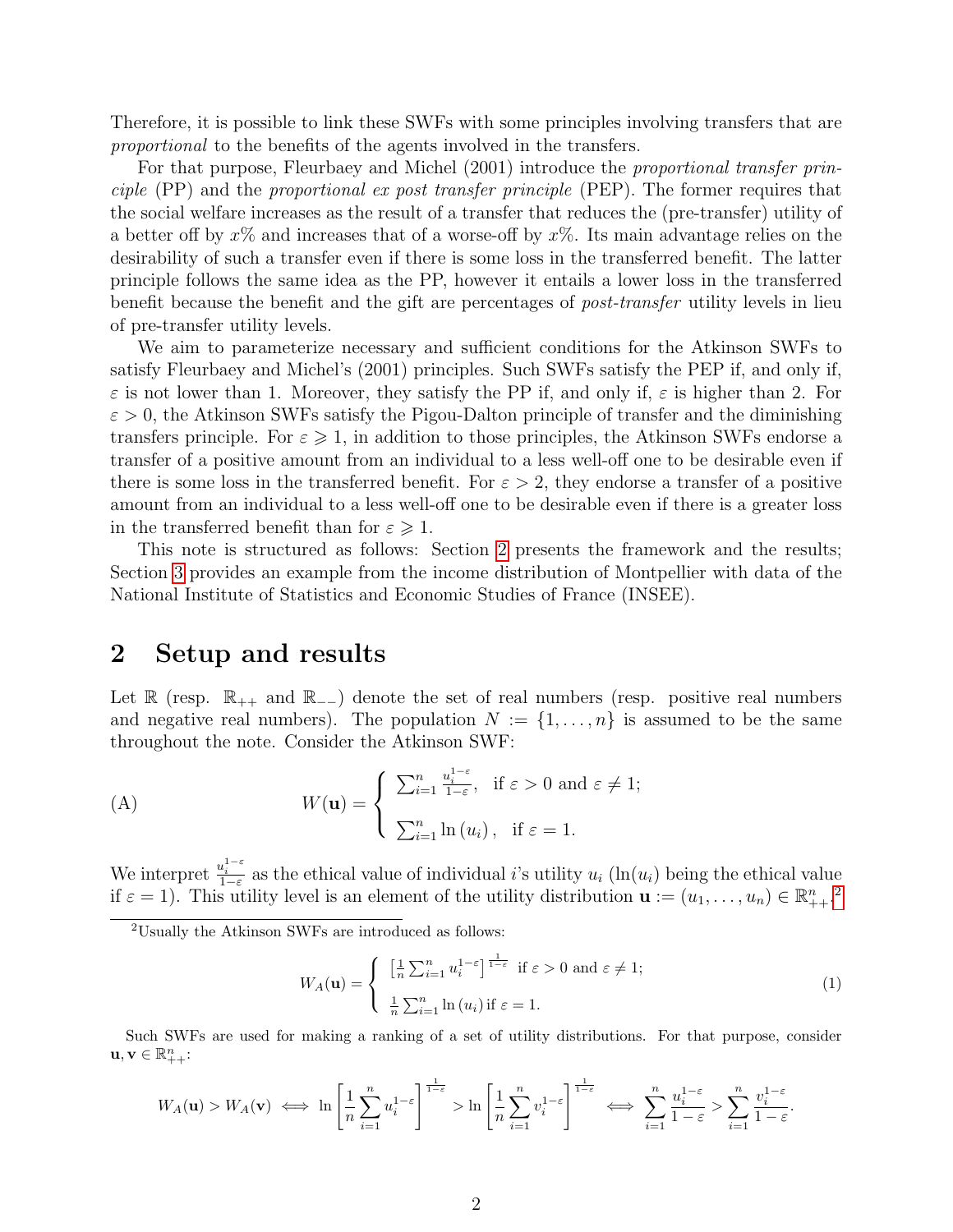As in Atkinson (1970),  $\varepsilon$  is a parameter displaying some degree of inequality aversion. This parameter is also relevant with the Atkinson inequality index:

<span id="page-2-2"></span>
$$
(I_A) \tI(\mathbf{u}) = 1 - \frac{W(\mathbf{u})}{\mu(\mathbf{u})},
$$

where  $\mu(\mathbf{u})$  is the mean utility of the distribution **u**.

The use of  $I_A$  (or directly of a SWF  $(A)$ ) implies ratio-scale comparability of utility. Thereby, it is possible to introduce transfers of proportions of utility. In this sense, Fleurbaey and Michel (2001) state the proportional ex post transfer principle.

<span id="page-2-0"></span>Definition 2.1. Proportional ex post transfer principle [PEP]. For  $u, v \in \mathbb{R}_{++}^n$ . Consider that **u** is obtained from **v** by a proportional ex post transfer, i.e.: for some  $i, j \in N$ and  $\delta > 0$ ,  $u_i = v_i + \delta u_i \leqslant u_j = v_j - \delta u_j$  and for all  $m \in N \setminus \{i, j\}$ ,  $u_m = v_m$ . Then,

$$
W(\mathbf{u}) > W(\mathbf{v}).
$$

The PEP is clearly stronger than the Pigou-Dalton principle of transfer. The following proposition examines the constraints that the PEP imposes on the SWFs [\(A\)](#page-1-2).

**Proposition 2.1.** For all W defined in  $(A)$ , the following statements are equivalent:  $(i)$  W satisfies the proportional ex post transfer principle; (*ii*)  $\varepsilon \geqslant 1$ .

*Proof.* Fleurbaey and Michel (2001, pp. 7-8) show that a SWF such as  $\sum_{i=1}^{n} m(u_i)$  satisfies the PEP if, and only if, there is a concave function  $h : \mathbb{R}_{-} \to \mathbb{R}$  such that  $m(u) = h(\ln(u))$ . Then,  $h(\tau) = m(e^{\tau})$  with  $\tau = \ln(u)$ . Let us consider a SWF defined in [\(A\)](#page-1-2) and  $\varepsilon \neq 1$ , so:

$$
h(\tau) = \frac{(e^{\tau})^{1-\varepsilon}}{1-\varepsilon} = \frac{e^{\tau[1-\varepsilon]}}{1-\varepsilon}.
$$

The h function is concave if, and only if:

$$
\frac{\partial^2 \left( \frac{e^{\tau[1-\varepsilon]}}{1-\varepsilon} \right)}{\partial \tau^2} \leqslant 0 \iff \frac{\partial \left( \frac{(1-\varepsilon)e^{\tau[1-\varepsilon]}}{1-\varepsilon} \right)}{\partial \tau} \leqslant 0 \iff (1-\varepsilon)e^{\tau[1-\varepsilon]} \leqslant 0 \iff 1-\varepsilon \leqslant 0 \iff \varepsilon \geqslant 1.
$$

Moreover, for all  $u_i \in \mathbb{R}_{++}$ , the ethical value of  $u_i$  is  $\ln(u_i)$  whenever  $\varepsilon = 1$ . This case implies that  $h''(\tau) = 0$ , so h is concave.

 $\Box$ 

Fleurbaey and Michel (2001, p. 4) introduce another proportional transfer which is part of a stronger principle than the PEP.

<span id="page-2-1"></span>Definition 2.2. Proportional transfer principle [PP]. For  $u, v \in \mathbb{R}_{++}^n$ . Consider that **u** is obtained from **v** by a proportional transfer, i.e.: for some  $i, j \in N$  and  $\delta > 0$ ,  $u_i = v_i(1+\delta) \leq u_j = v_j(1-\delta)$  and for all  $m \in N \setminus \{i, j\}$ ,  $u_m = v_m$ . Then,

 $W(\mathbf{u}) > W(\mathbf{v}).$ 

That is why, for instance, Roberts (1980) introduces the Atkinson SWF as in [\(A\)](#page-1-2).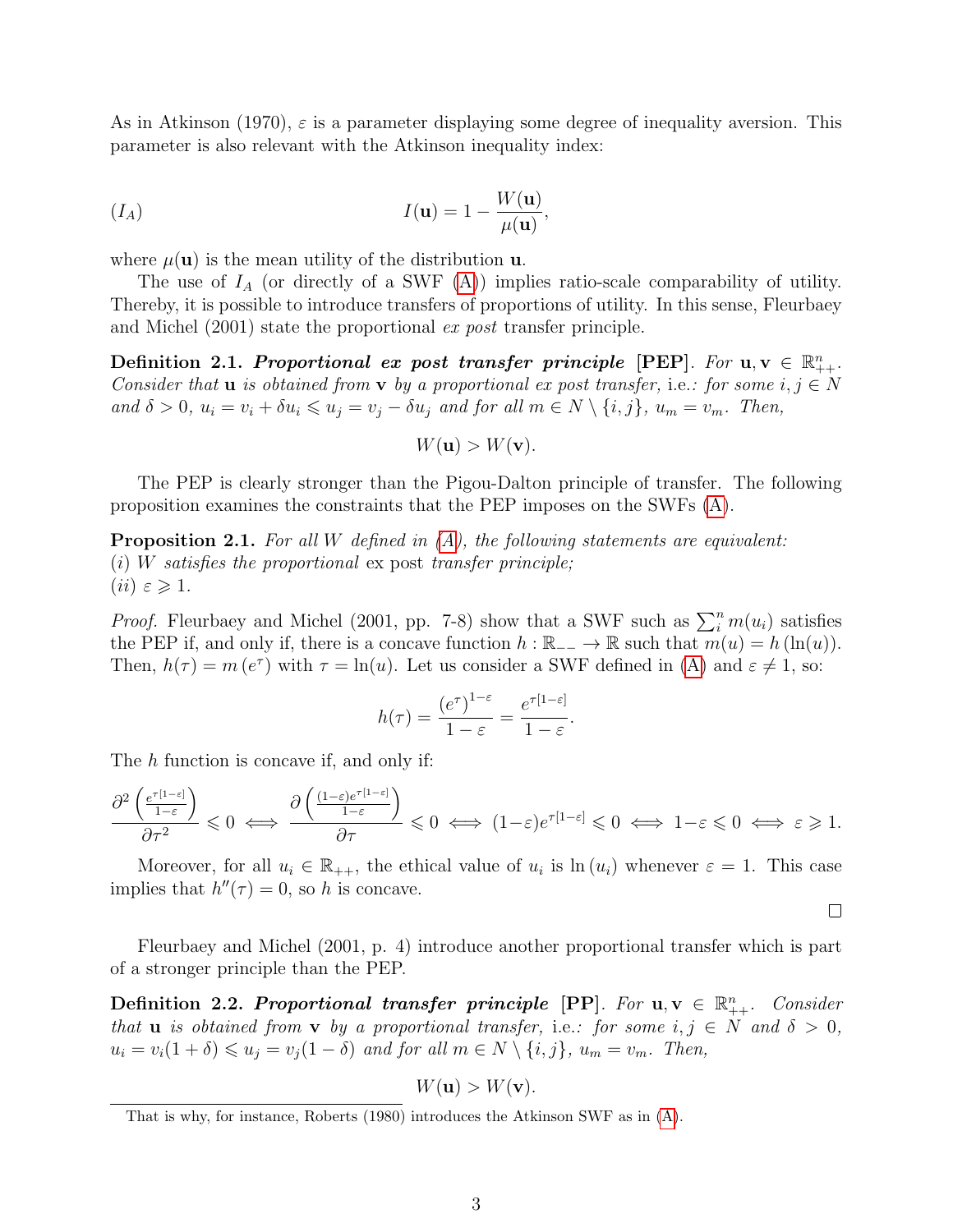The following proposition examines the constraints that the PP imposes on the SWFs [\(A\)](#page-1-2).

**Proposition 2.2.** For all W defined in  $(A)$ , the following statements are equivalent:  $(i)$  W satisfies the proportional transfer principle; (*ii*)  $\varepsilon > 2$ .

*Proof.* Fleurbaey et Michel (2001, pp. 5-7) show that a SWF such as  $\sum_{i=1}^{n} m(u_i)$  satisfies the PP if, and only if, there is a function  $h : \mathbb{R}_{-} \to \mathbb{R}$  strictly concave such that  $m(u) = h\left(\frac{-1}{u}\right)$  $\frac{-1}{u}$ ). Then,  $h(\tau) = m\left(\frac{-1}{\tau}\right)$  $\frac{-1}{\tau}$ ) with  $\tau = \frac{-1}{u_i}$  $\frac{-1}{u_i}$ . Let us consider a SWF defined in [\(A\)](#page-1-2) and  $\varepsilon \neq 1$ , so:

$$
h(\tau) = \frac{\left(-\frac{1}{\tau}\right)^{1-\varepsilon}}{1-\varepsilon} \iff h(\tau) = \frac{\left(-\tau^{-1}\right)^{1-\varepsilon}}{1-\varepsilon} \iff h(\tau) = \frac{-\tau^{\varepsilon-1}}{1-\varepsilon}.
$$

The h function is strictly concave if, and only if:

$$
\frac{\partial^2\left(\frac{-\tau^{\varepsilon-1}}{1-\varepsilon}\right)}{\partial\tau^2}<0\ \Longleftrightarrow\ \frac{\partial\left(\frac{-(1-\varepsilon)(-\tau)^{\varepsilon-2}}{1-\varepsilon}\right)}{\partial\tau}<0\ \Longleftrightarrow\ \frac{\partial\tau^{\varepsilon-2}}{\partial\tau}<0\ \Longleftrightarrow\ (\varepsilon-2)\tau^{\varepsilon-3}<0.
$$

Given that  $-\frac{1}{u}$  $\frac{1}{u_i} \in \mathbb{R}_{--}$ , then  $\tau \in \mathbb{R}_{--}$ , we obtain:

 $\varepsilon > 2$ .

According to Fleurbaey and Michel (2001), the upper bounds on the loss, relative to the donor's gift in the proportional transfer and the proportional ex post transfer are respectively:

$$
1 - \frac{v_i}{v_j} \quad \text{and} \quad 1 - \frac{u_i}{u_j}.
$$

From Definitions [2.1](#page-2-0) and [2.2,](#page-2-1)  $u_i$  and  $u_j$  are the donor's and the receiver's post-transfer utilities, respectively. Then:

$$
1 - \frac{v_i}{v_j} > 1 - \frac{u_i}{u_j}.
$$

In other words, SWFs that satisfy the PP can support a higher loss in the transferred benefit to reduce inequality than SWFs that purely satisfy the PEP.

### <span id="page-3-0"></span>3 An illustration with INSEE data

To illustrate the results shown in the previous section, we have taken the data collected by INSEE-DGFIP-CNAF-CCMSA[3](#page-3-1) covering the income deciles (per consumption unit) for

<span id="page-3-1"></span><sup>3</sup>National Institute of Statistics and Economic Studies (INSEE), Public Finances Directorate General (DGFIP), National Family Allowances Office (CNAF), Agricultural Social Insurance Mutual Benefit Fund (CCMSA).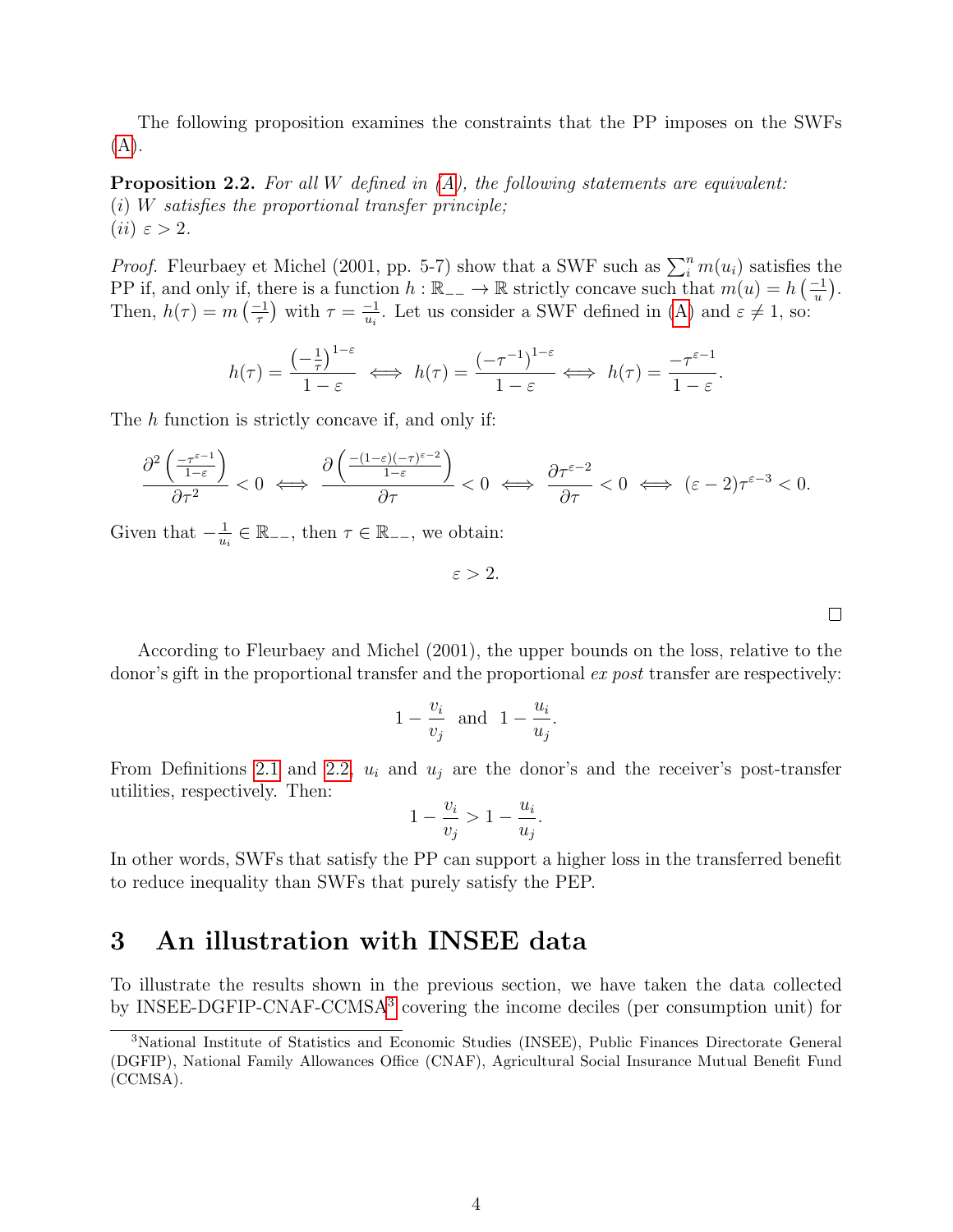Montpellier in 2012.<sup>[4](#page-4-0)</sup> In this section, income is considered as an indicator of household's utility.[5](#page-4-1)

| $\varepsilon$ -value                         | G. 1 | 2.0 | 2.5                 |      |  |
|----------------------------------------------|------|-----|---------------------|------|--|
| $\sigma_A$ of Montpellier $\vert 0.09 \vert$ | 0.14 |     | $0.19 \,   \, 0.23$ | 0.27 |  |

Table 1. Sensitivity of the Atkinson inequality index to  $\varepsilon$ 

Following Atkinson (1970), the inequality indices  $I_A$  $I_A$  measure income inequality as a social cost. In Montpellier, for  $\varepsilon = 1$ , we have  $I_A = 0.09$ , *i.e.* income inequality is a social cost valued as 9% of the total income. That means that if incomes were equally distributed, the same level of social welfare could be achieved with 91% of the total income. As presented in our results, the upper bound on the loss in the transferred benefit to equalize incomes is increasing over  $\varepsilon$ . For instance, for  $\varepsilon = 2, \varepsilon = 2.5$  and  $\varepsilon = 3$ , if incomes were equally distributed, the same level of social welfare could be achieved with 81%, 77% and 73% of the total income, respectively.

Table 2. Social welfare variations as the result of proportional transfers of 4%

| $\varepsilon$ -value |            |            |            |            |            |            |
|----------------------|------------|------------|------------|------------|------------|------------|
| Montpellier (PP4)    | $-0.020\%$ | $+0.230\%$ | $+0.432\%$ | $+0.574\%$ | $+0.652\%$ | $+0.672\%$ |
| Montpellier (PEP4)   | $+0.020\%$ | $+0.268\%$ | $+0.469\%$ | $+0.609\%$ | $+0.685\%$ | $+0.703\%$ |

In Table 2, "Montpellier (PP4)"indicates an income distribution obtained from the original distribution of Montpellier by a *proportional* transfer of  $4\%$  in which donors are the households in the ninth decile and recipients are those in the second one. For instance, for  $\varepsilon = 3$ , the social welfare in Montpellier increases by 0.652% as the result of a transfer that reduces incomes in the ninth decile by 4% and increases incomes in the second one by 4%. Moreover, "Montpellier (PEP4)"indicates an income distribution obtained from the original distribution of Montpellier by a proportional  $ex$  post transfer of 4% involving the very same households as in "Montpellier (PP4)". For example, for  $\varepsilon = 1$ , the social welfare in Montpellier increases by 0.02% as the result of a transfer that reduces post-transfer incomes in the ninth decile by 4% and increases post-transfer incomes in the second one by 4%.

For  $\varepsilon \geq 1$ , all SWFs [\(A\)](#page-1-2) satisfy the PEP and, by definition, they yield Montpellier (PEP4) as a better distribution than that of Montpellier (original). However, not all SWFs [\(A\)](#page-1-2) satisfy the PP, and some of them do not yield Montpellier (PP4) as a better distribution than the original one. Indeed, for  $\varepsilon = 1$ , the social welfare *decreases* by 0.02% as the result of a transfer that reduces incomes in the ninth decile by  $4\%$  and increases incomes in the second one by 4% (see the bold value in Table 2).

<span id="page-4-1"></span><span id="page-4-0"></span><sup>4</sup>Located on the Mediterranean coast, Montpellier is among the fastest growing cities in France.

<sup>&</sup>lt;sup>5</sup>It may be worth noting that the following results are purely illustrative; the income deciles are used to make a simplified distribution in which the poorest 10% and the richest 10% of the population are discarded. An income distribution is composed by 8 income levels that are the midpoints of the extreme incomes of 8 groups formed by the deciles. For instance, the group with lowest income in Montpellier embodies 10% of the population with annual income of at least 5, 698 Euros and less than 10, 068 Euros in 2012. The simplification we make assumes that all households in this group earned 7, 883 euros in 2012 and so on for the other groups.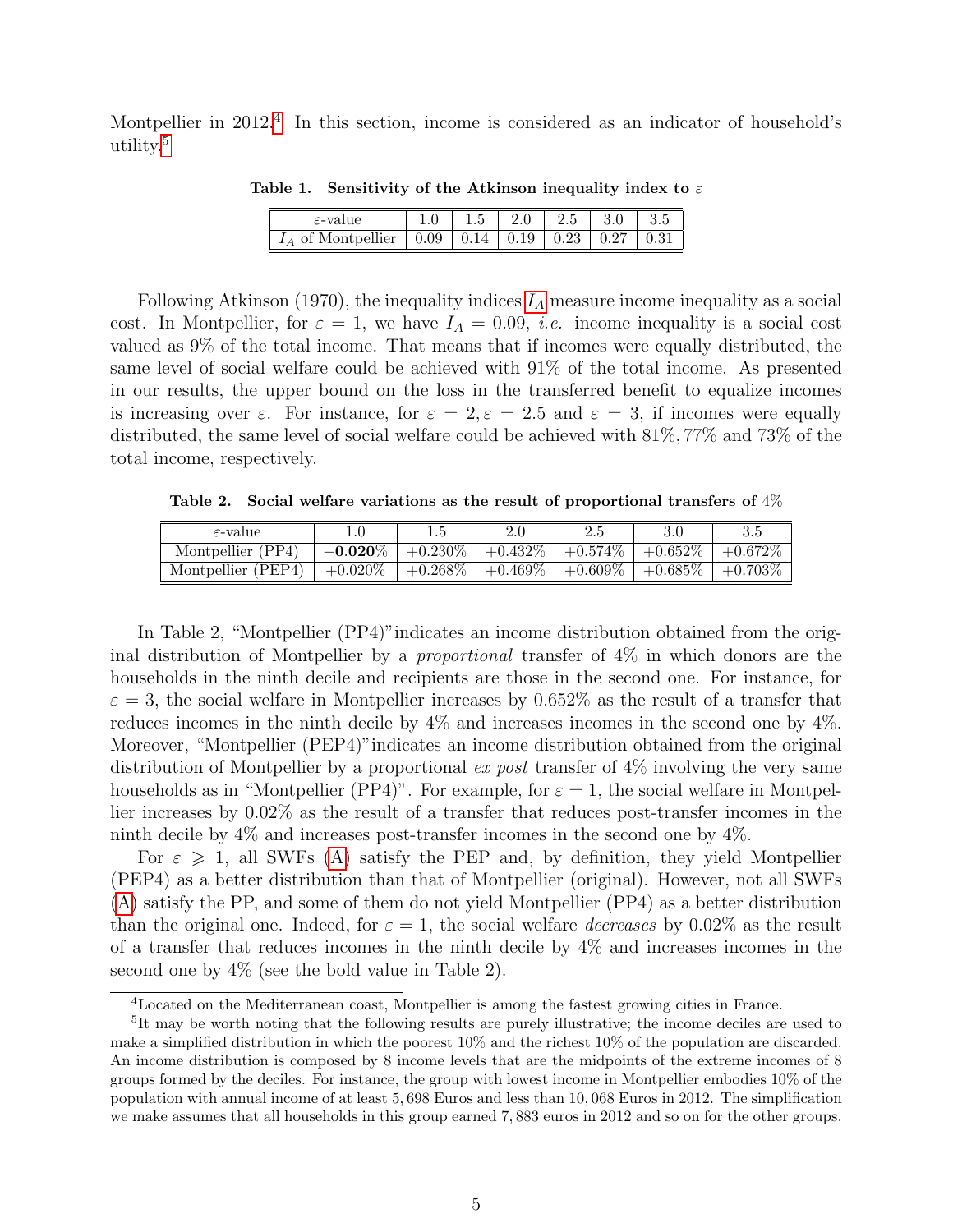|                                               | Montpellier (PP4) | Montpellier (PEP4) |
|-----------------------------------------------|-------------------|--------------------|
| Loss in the transferred benefit               | 66.9%             | 64.1\%             |
| Upper bound on the loss determined by the PEP | $64.1\%$          | 64.1\%             |
| Upper bound determined by the PP              | 66.9%             | 66.9%              |

Table 3. Losses and upper bounds on the losses (relative to the donor gift)

Following the PEP, the loss in the transferred benefit must not exceed 64.1% of the donor's gift to consider "Montpellier (PP4)"as a better distribution than that of Montpellier (original) (see the bold value in Table 3). In fact, the proportional transfer of 4% involves a loss of [6](#page-5-0)6.9% of the donor's gift.<sup>6</sup>

For  $\varepsilon > 2$ , all SWFs [\(A\)](#page-1-2) satisfy the PP (and so the PEP); they yield Montpellier (PEP4) and Montpellier (PP4) as better distributions than that of Montpellier (original).

# 4 Conclusion

We have provided parametric results derived from Fleurbaey and Michel (2001). The Atkinson SWFs with a parameter  $\varepsilon \geqslant 1$  satisfy the proportional ex post transfer principle and such SWFs with  $\varepsilon > 2$  satisfy the proportional transfer principle. Studying the example of Montpellier suggests that some Atkinson SWFs with  $\varepsilon \geqslant 1$  yield inequality-reducing reforms as social welfare decreases if such reforms entail higher losses in the transferred benefit than the upper bound determined by the proportional ex post transfer principle.

By analyzing the reforms implemented by a given social planner, it is possible to determine the upper bound on the loss in the transferred benefit he defends. This feature is helpful to estimate his degree of inequality aversion in terms of  $\varepsilon$ -value.

# References

- [1] Atkinson, A. (1970), On the Measurement of Inequality, Journal of Economic Theory, 2, 244-263.
- [2] Blackorby, C., D. Donaldson (1982), Ratio-Scale and Translation-Scale Full Interpersonal Comparability without Domain Restrictions: Admissible Social-Evaluation Functions, International Economic Review, 23(2), 249-268.

$$
1 - \frac{12282.4}{34218.2} = 0.641,
$$

where the numerator is the households' income in the second decile after the transfer and the denominator is the households' income in the ninth decile after the transfer. To reach the loss of the proportional transfer of 4%, we have made:

$$
\frac{35644 - 34218.2 + 11810 - 12282.4}{35644 - 34218.2} = 0.669,
$$

where 11, 810 is the households' income (in Euros) in the second decile, and 35, 644 is the households' income in the ninth decile.

<span id="page-5-0"></span> $6T$ o reach the upper bound on the loss in the transferred benefit, we have made: